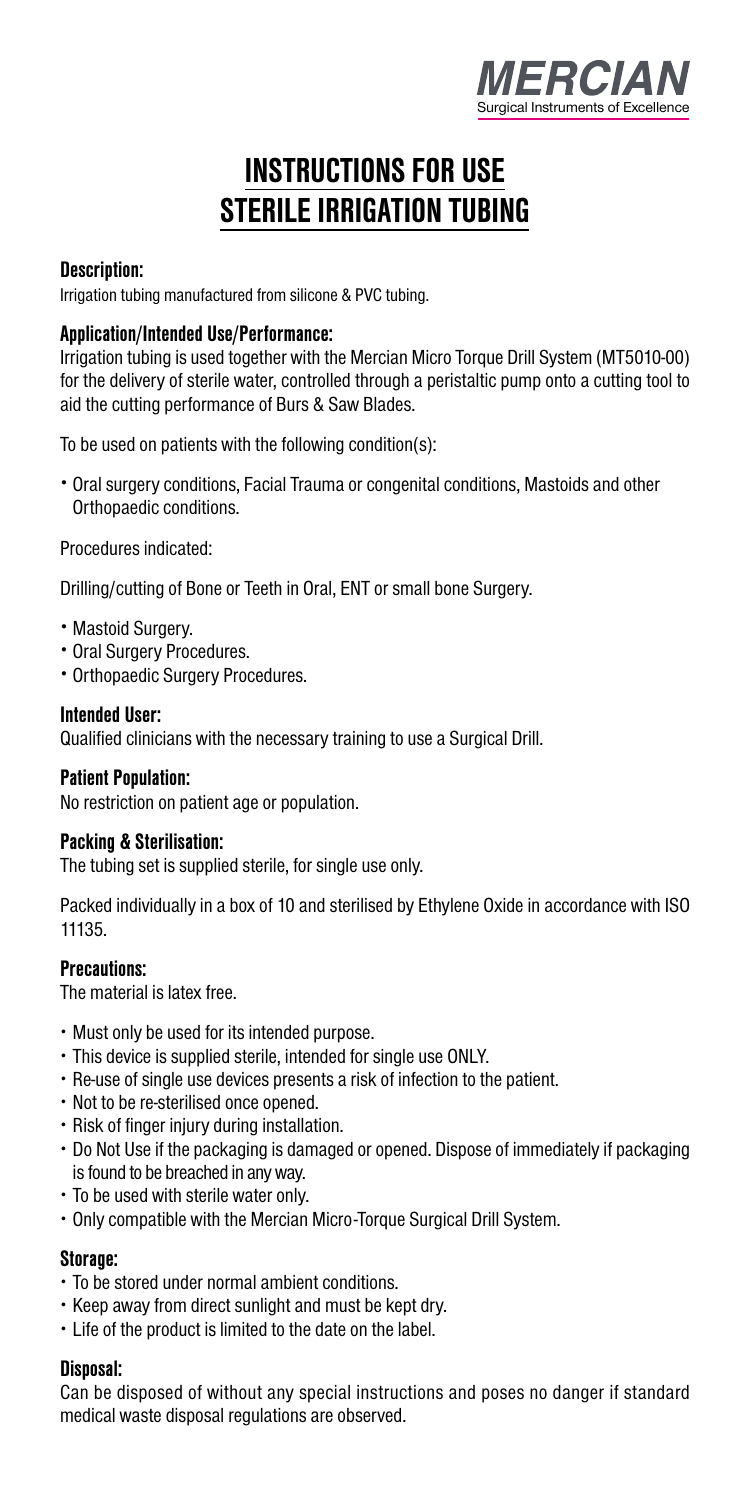# **INSTALLING THE STERILE IRRIGATION TUBING IN TO THE PUMP UNIT ON THE CONSOLE**